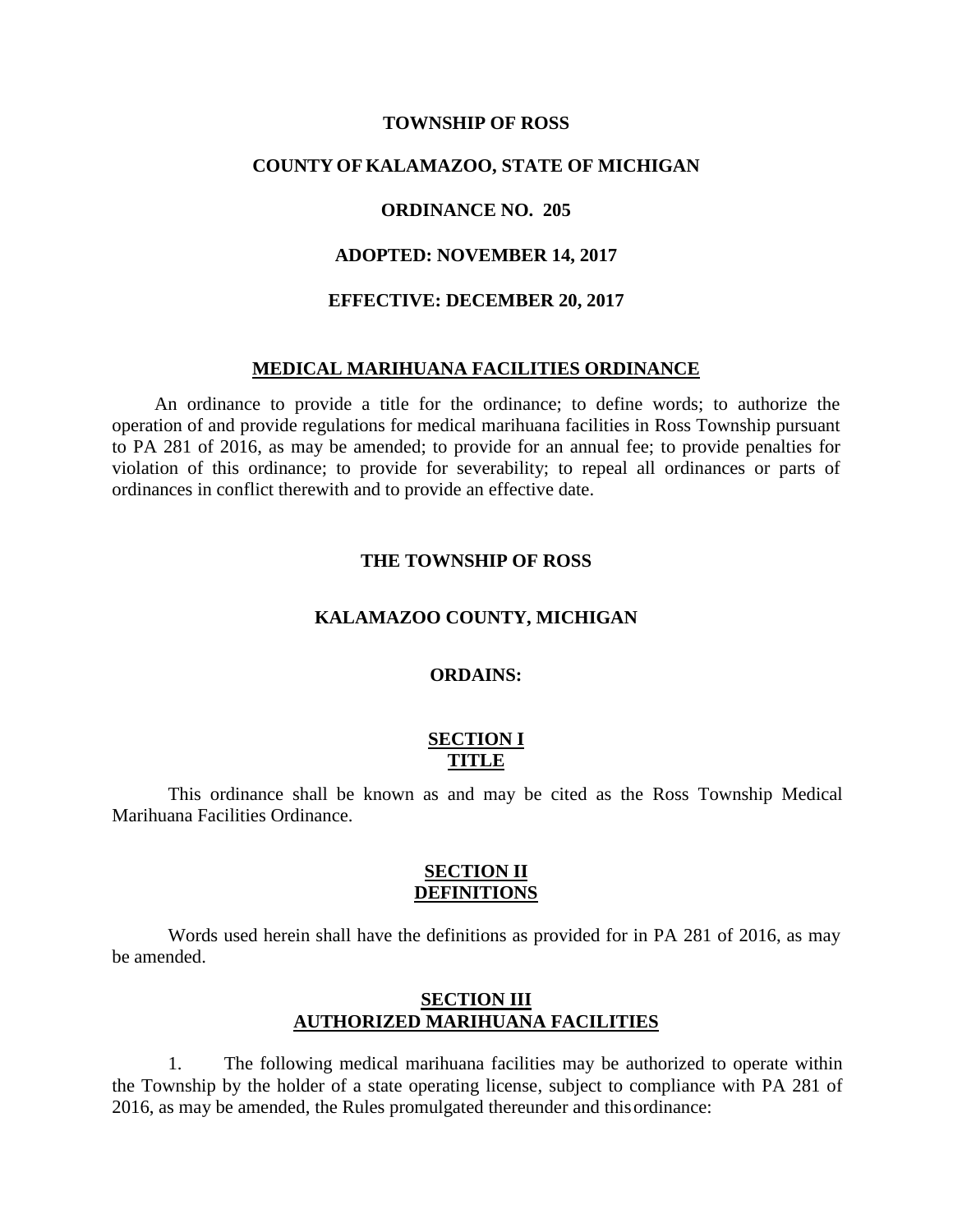- a) Unlimited growers shall be authorized in the Township, which number shall include all of the following Class A, Class B and Class C growers authorized in the Township.
	- 1. Unlimited Class A growers (500 marihuana plants) may be permitted in the Township.
	- 2. Unlimited Class B growers (1,000 marihuana plants) may be permitted in the Township.
	- 3. Unlimited Class C growers (1,500 marihuana plants) may be permitted in the Township.
- b) Unlimited processors shall be authorized in the Township.
- c) No provisioning centers shall be authorized in the Township.
- d) Unlimited safety compliance facility shall be permitted in the Township.
- e) Unlimited secure transporters shall be permitted in the Township.

2. On and after December 18, 2017, the Township shall accept applications for authorization to operate a medical marihuana facility within the Township. Application shall be made on a Township form and must be submitted to the Township Clerk and/or other designee of the Township Board (hereinafter referred to as the "Clerk."). Once the Clerk receives a complete application including the initial annual medical marihuana facility fee, the application shall be time and date stamped. Complete applications shall be considered for authorization in consecutive time and date stamped order. Upon consideration, if the facility type authorization is available within the number specified above, then the applicant shall receive conditional authorization to operate such medical marihuana facility within the Township. Once the limit on the number of an authorized facility is conditionally reached, then any additional complete applications shall be held in consecutive time and date stamped order for future conditional authorization. Any applicant waiting for future conditional authorization may withdraw their submission by written notice to the Clerk at any time and receive refund of the initial annual medical marihuana fee submitted.

3. Within thirty days from conditional authorization by the Township or from December 15, 2017, whichever is later, the conditionally authorized application must submit proof to the Clerk that the applicant has applied for prequalification from the State of Michigan for a state operating license or has submitted a full application for such license. If the applicant fails to submit such proof, then such conditional authorization shall be canceled by the Clerk and the conditional authorization shall be available to the next applicant in consecutive time and date stamped order as provided for in Section III (2) herein.

4. If a conditionally authorized applicant is denied prequalification for a state operating license or is denied on full application for a state operating license, then such conditional authorization will be canceled by the Clerk and the conditional authorization shall be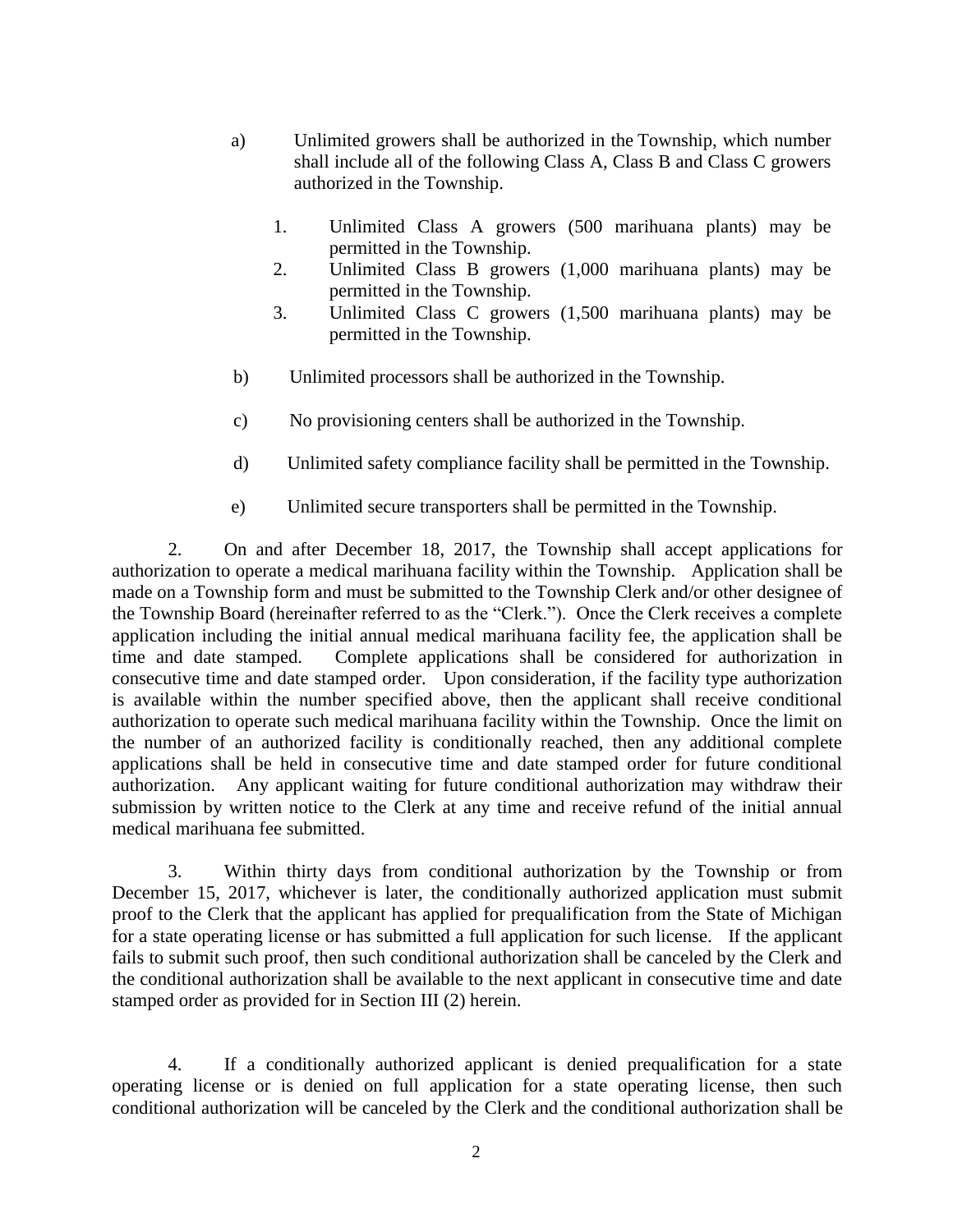available to the next applicant in consecutive time and date stamped order as provided for in Section III (2) herein.

5. A conditionally authorized applicant shall receive full authorization from the Township to operate the medical marihuana facility within the Township upon the applicant providing to the Clerk proof that the applicant has received a state operating license for the medical marihuana facility in the Township and the applicant has met all other requirements of this ordinance for the operation including but not limited to any zoning approval for the location of the facility within the Township.

6. If a conditionally authorized applicant fails to obtain full authorization from the Township within one year from the date of conditional authorization, then such conditional authorization shall be canceled by the Clerk and the conditional authorization shall be available to the next applicant in consecutive time and date stamped order as provided for in Section III (2) herein. The Township Board shall have authority to extend the deadline to obtain full authorization for up to an additional six months on written request of the applicant, within thirty days prior to cancellation, upon the reasonable discretion of the Township Board finding good cause for the extension.

# **SECTION IV GENERAL REGULATIONS REGARDING AUTHORIZED MEDICAL MARIHUANA FACILITIES**

1. A authorized medical marihuana facility shall only be operated within the Township by the holder of a state operating license issued pursuant to PA 281 of 2016, as may be amended, and the Rules promulgated thereunder. The facility shall only be operated as long as the state operating license remains in effect.

2. Prior to operating an authorized medical marihuana facility within the Township pursuant to a state operating license, the facility must comply with all applicable zoning regulations. The facility shall only be operated as long as it remains in compliance with all applicable zoning ordinance regulations.

3. Prior to operating an authorized medical marihuana facility within the Township pursuant to a state operating license, the facility must comply with all Township construction and building ordinances, all other Township ordinances specifically regulating medical marihuana facilities, and generally applicable Township police power ordinances. The facility shall only be operated as long as it remains in compliance with all such ordinances now in force or which hereinafter may be established or amended.

4. An authorized medical marihuana facility shall consent to inspection of the facility by Township officials and/or by the County Sheriff's Department, upon reasonable notice, to verify compliance with this ordinance.

5. If at any time an authorized medical marihuana facility violates this ordinance the Township Board may request that the state revoke or refrain from renewing the facility's state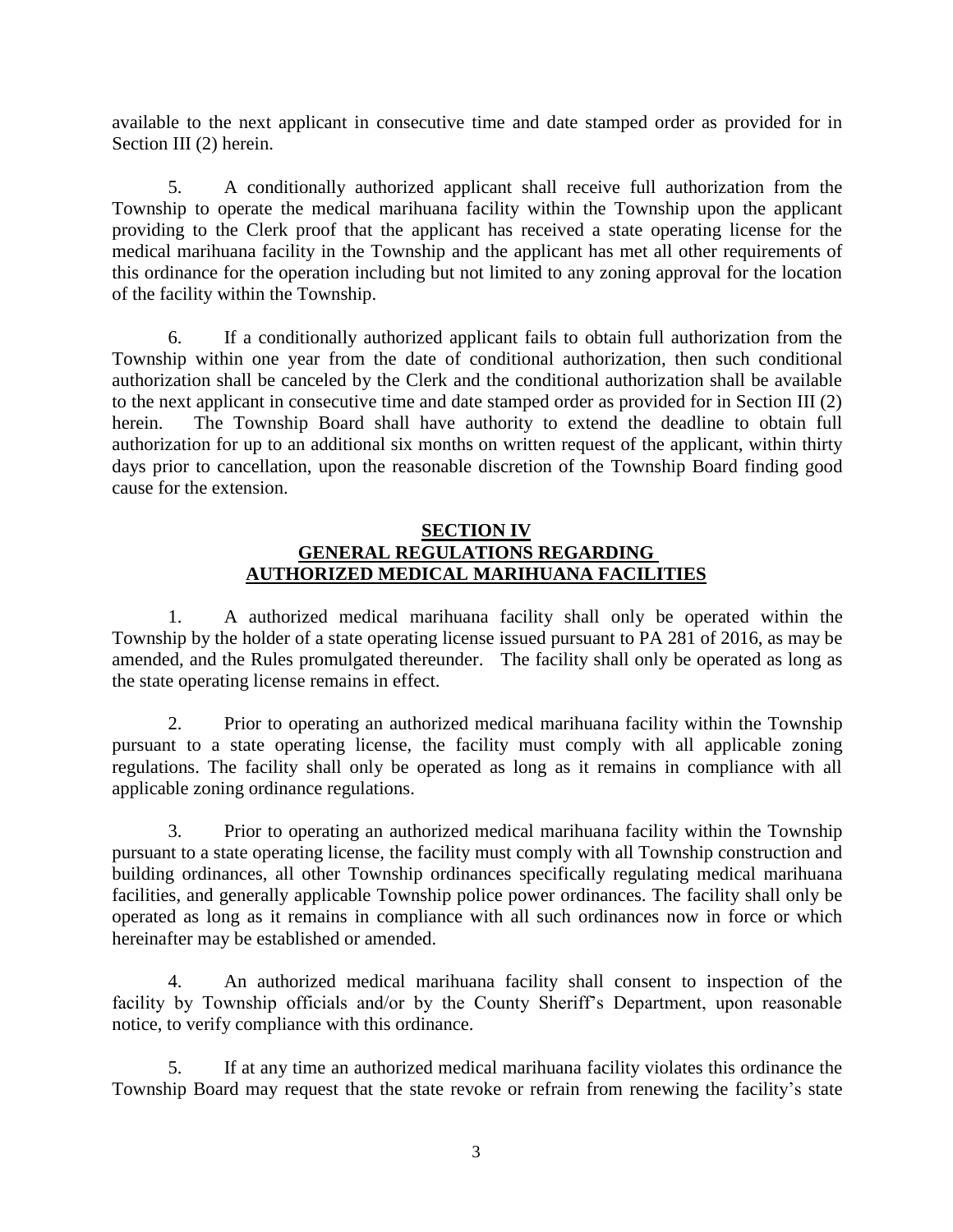operating license. Once such state operating license is revoked or fails to be renewed the Clerk shall cancel the Township authorization and the authorization shall be available to the next applicant in consecutive time and date stamped order as provided for in Section III(2) herein.

6. It is hereby expressly declared that nothing in this ordinance be held or construed to give or grant to any authorized medical marihuana facility a vested right, license, privilege or permit to continued authorization from the Township for operations within the Township.

7. The Township expressly reserves the right to amend or repeal this ordinance in any way including, but not limited to, complete elimination of or reduction in the type and/or number of authorized medical marihuana facilities authorized to operate within the Township.

## **SECTION V ANNUAL MEDICAL MARIHUANA FACILITY FEE**

There is hereby established an annual nonrefundable Township medical marihuana facility fee in the amount of \$5,000, for each authorized medical marihuana facility within the Township, to help defray administrative and enforcement costs associated therewith. An initial annual medical marihuana facility fee of \$5,000 shall be payable at the time of application for Township authorization and thereafter the same amount shall be payable each year by the anniversary of the date of full Township authorization to operate the medical marihuana facility.

# **SECTION VI VIOLATIONS AND PENALTIES**

1. Any person who disobeys neglects or refuses to comply with any provision of this ordinance or who causes allows or consents to any of the same shall be deemed to be responsible for the violation of this ordinance. A violation of this ordinance is deemed to be a nuisance per se.

2. A violation of this ordinance is a municipal civil infraction, for which the fines shall not be less than \$100 nor more than \$500 for the first offense and not less than \$250 nor more than \$1,000 for subsequent offenses, in the discretion of the Court. For purposes of this section, "subsequent offenses" means a violation of the provisions of this ordinance committed by the same person within 12 months of a previous violation of the same provision of this ordinance for which said person admitted responsibility or was adjudicated to be responsible. The foregoing sanctions shall be in addition to the rights of the Township to proceed at law or equity with other appropriate and proper remedies. Additionally, the violator shall pay costs which may include all expenses, direct and indirect, which the Township incurs in connection with the municipal civil infraction.

3. Each day during which any violation continues shall be deemed a separate offense.

4. In addition, the Township may seek injunctive relief against persons alleged to be in violation of this ordinance, and such other relief as may be provided by law.